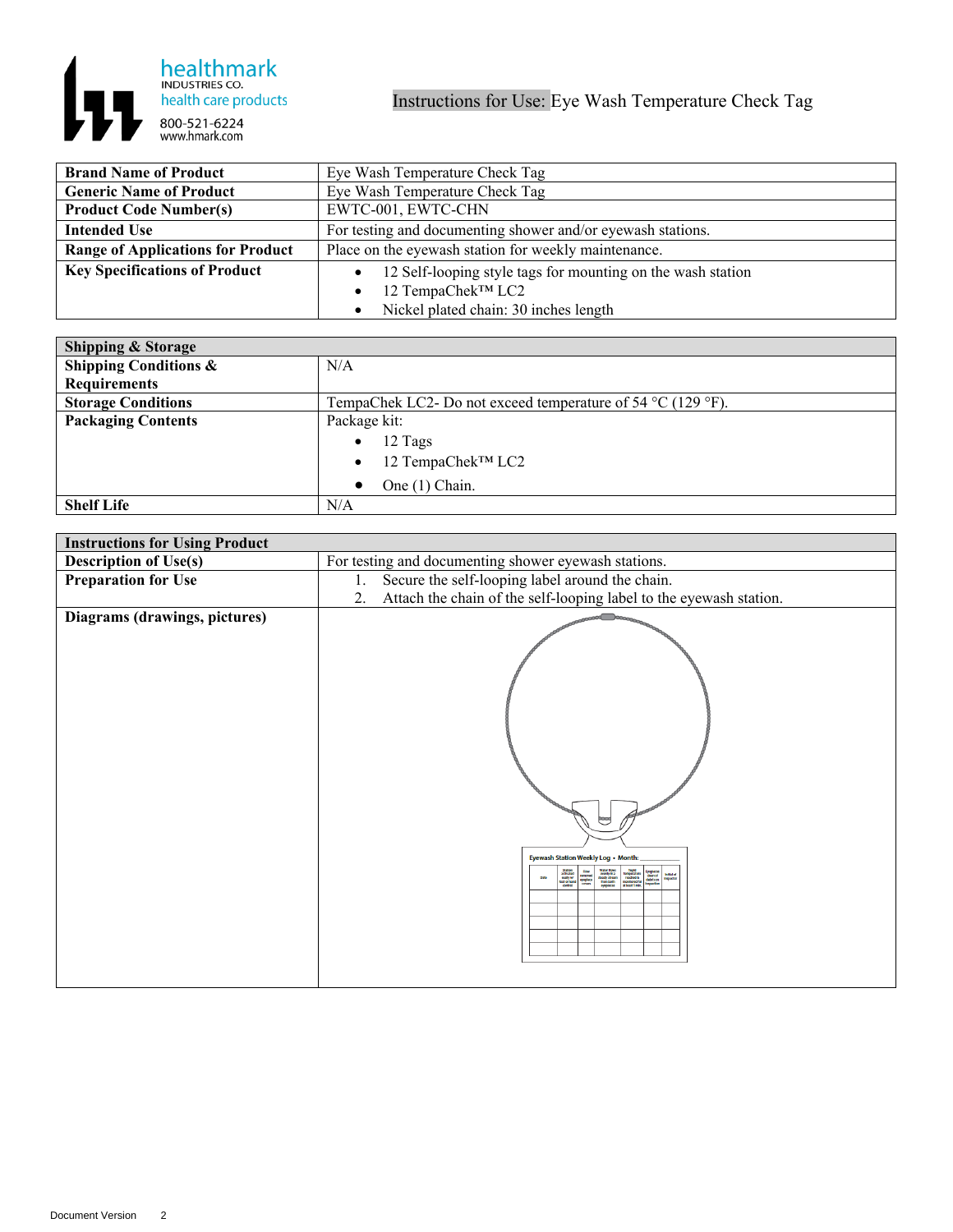|                                 | Eyewash Station Weekly Log . Month:                                                                                                                                                                                                                                                                                                                                       |
|---------------------------------|---------------------------------------------------------------------------------------------------------------------------------------------------------------------------------------------------------------------------------------------------------------------------------------------------------------------------------------------------------------------------|
|                                 | Station<br><b>Water flows</b><br>Tepid<br><b>Flow</b><br>Eyaplacas<br>activated<br>temperature<br>ovenly in a<br><b>Initial of</b><br>removed<br>dean of<br>reached &<br><b>Date</b><br>easily w/<br>steady stream<br>Inspector<br>oyoploca<br>debris on<br>monitored for<br>foot or hand<br>from both<br>Inspection<br>covers<br>at least 1 min.<br>control<br>ayoplocas |
|                                 |                                                                                                                                                                                                                                                                                                                                                                           |
|                                 |                                                                                                                                                                                                                                                                                                                                                                           |
|                                 |                                                                                                                                                                                                                                                                                                                                                                           |
|                                 |                                                                                                                                                                                                                                                                                                                                                                           |
|                                 |                                                                                                                                                                                                                                                                                                                                                                           |
|                                 | processesseed<br><b>ADDRESS CONTROL</b>                                                                                                                                                                                                                                                                                                                                   |
|                                 |                                                                                                                                                                                                                                                                                                                                                                           |
|                                 |                                                                                                                                                                                                                                                                                                                                                                           |
|                                 |                                                                                                                                                                                                                                                                                                                                                                           |
|                                 |                                                                                                                                                                                                                                                                                                                                                                           |
|                                 |                                                                                                                                                                                                                                                                                                                                                                           |
|                                 |                                                                                                                                                                                                                                                                                                                                                                           |
|                                 |                                                                                                                                                                                                                                                                                                                                                                           |
|                                 |                                                                                                                                                                                                                                                                                                                                                                           |
|                                 |                                                                                                                                                                                                                                                                                                                                                                           |
|                                 |                                                                                                                                                                                                                                                                                                                                                                           |
|                                 |                                                                                                                                                                                                                                                                                                                                                                           |
|                                 | <b>Inhealthmark</b><br>www.hmark.com<br>$^{\circ}$ F                                                                                                                                                                                                                                                                                                                      |
|                                 | Temperature should be 16° - 38°C (60° - 100°F)                                                                                                                                                                                                                                                                                                                            |
|                                 |                                                                                                                                                                                                                                                                                                                                                                           |
|                                 |                                                                                                                                                                                                                                                                                                                                                                           |
| <b>Steps for Use of Product</b> | Write the month on the Eye Wash Station Weekly Log tag.<br>1.<br>Date/check each log section and add inspector's initials after conducting weekly<br>2.                                                                                                                                                                                                                   |
|                                 | maintenance on the eyewash station.<br>Check/record temperature of the water with a TempaChek <sup>TM</sup> -LC2 to ensure<br>3.                                                                                                                                                                                                                                          |
|                                 | water is between 60- to 100 °F (15- to 37 °C).                                                                                                                                                                                                                                                                                                                            |
|                                 | 4. Check the eyewash station (with hand/foot control) activity for water flows<br>with:                                                                                                                                                                                                                                                                                   |
|                                 | Eyepiece caps removed.<br>a.                                                                                                                                                                                                                                                                                                                                              |
|                                 | Steady stream (evenly) from both eyepieces.<br>b.<br>Check temperature is within recommended range for one minute.<br>5.                                                                                                                                                                                                                                                  |
|                                 | Ensure eyepieces are clean of debris during inspection.<br>6.                                                                                                                                                                                                                                                                                                             |
|                                 | Record results on the Eye Wash Station Weekly Log tag.<br>7.                                                                                                                                                                                                                                                                                                              |
|                                 | Change (monthly) the Eye Wash Temperature Check Tag.<br>8.                                                                                                                                                                                                                                                                                                                |
|                                 | NOTE: Consult the eyewash station's instructions for use (IFU) from the manufacturer,<br>including steps for checking functionality.                                                                                                                                                                                                                                      |
|                                 |                                                                                                                                                                                                                                                                                                                                                                           |